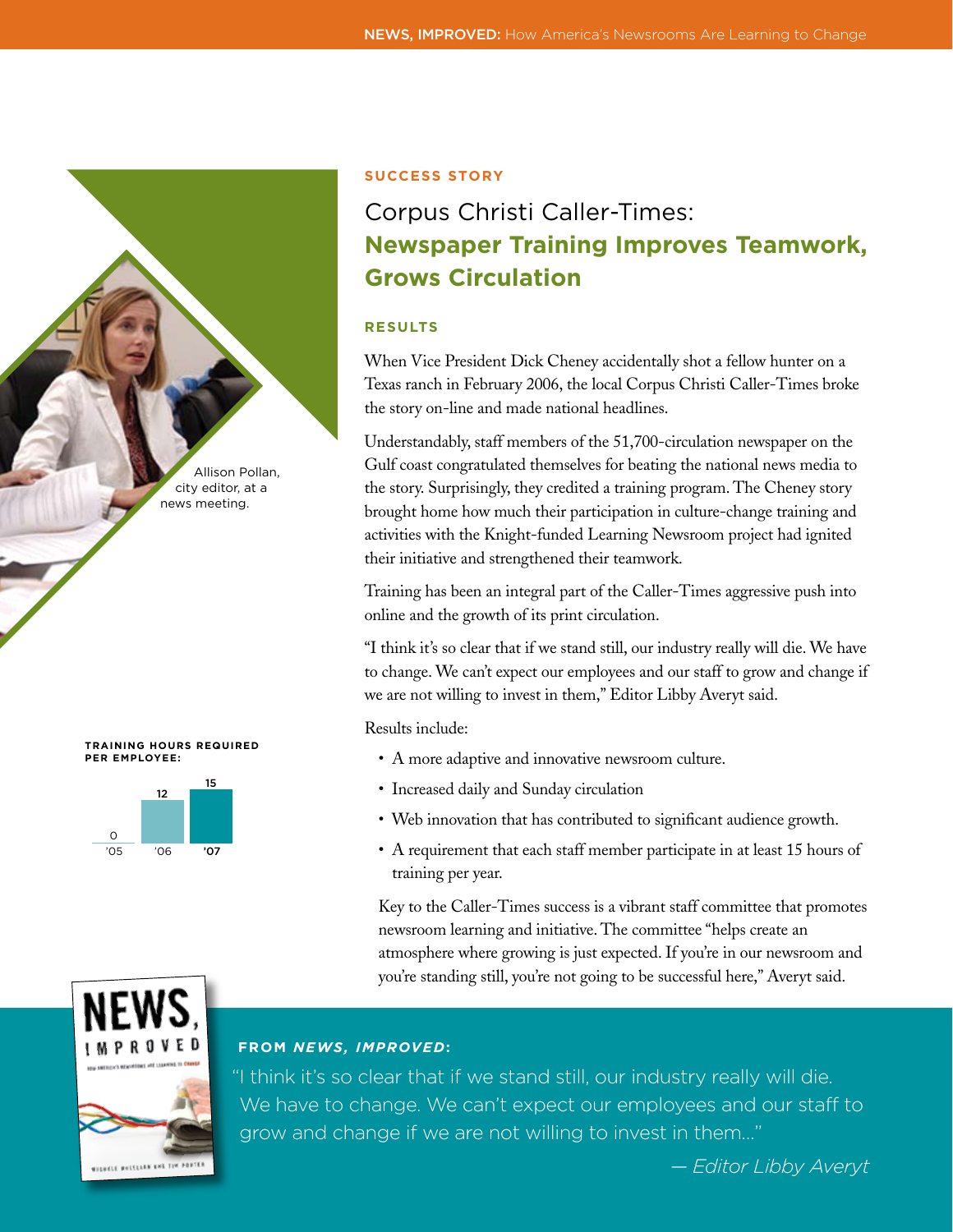

| Online growth, Fall 2005 - Fall 2006: |                  |        |
|---------------------------------------|------------------|--------|
| Page views                            | 4.400.000 up 19% |        |
| Unique visitors up 117,823            |                  | up 60% |
| Registered users 224,233              |                  | up 38% |

#### **MOVING FORWARD**

When Libby Averyt became editor of the Caller-Times in 2003, she wanted a newsroom staff that routinely seized initiative instead of waiting for word from the top.

Averyt turned to the Learning Newsroom, and the project became a catalyst for learning and change. "The Learning Newsroom gave us the tools to turn this into the kind of newsroom where we wanted to work."

Averyt and her 70-person staff participated in Learning Newsroom training sessions aimed at improving newsroom culture – "management training for everyone" in areas such as communication, business literacy and innovation. And the newsroom increased its commitment to staff training in more traditional skills and new media significantly.

"Before this was very scattershot,'' Averyt said. "It was sort of expected that if you had your own initiative to get some training that was great. And if you were lucky the paper would pay for it once in a while. It was always part of our evaluation process but it wasn't something we talked about routinely. It wasn't something that was just part of our daily lives around here."

The newsroom started by requiring that each staff member participate in at least 12 hours of training per year. In 2007, the requirement increased to 15 hours. That was the staff 's idea, said Managing Editor Shane Fitzgerald.

The Cheney story brought home how much the newsroom had changed as a result of the Learning Newsroom project, staff members said. And the work is continuing.

In 2006, Caller-Times journalists busily working on content aimed at teenagers and young adults online and in print. The staff recruited a youth advisory board and gave members free subscriptions for six months in



"You have to be open about yourself and your own shortcomings, if you will. You have to be willing to ask and listen to other people's opinions and realize that you don't have all the answers. And you have to be open to change, both within yourself and within your organization."

*— Editor Libby Averyt*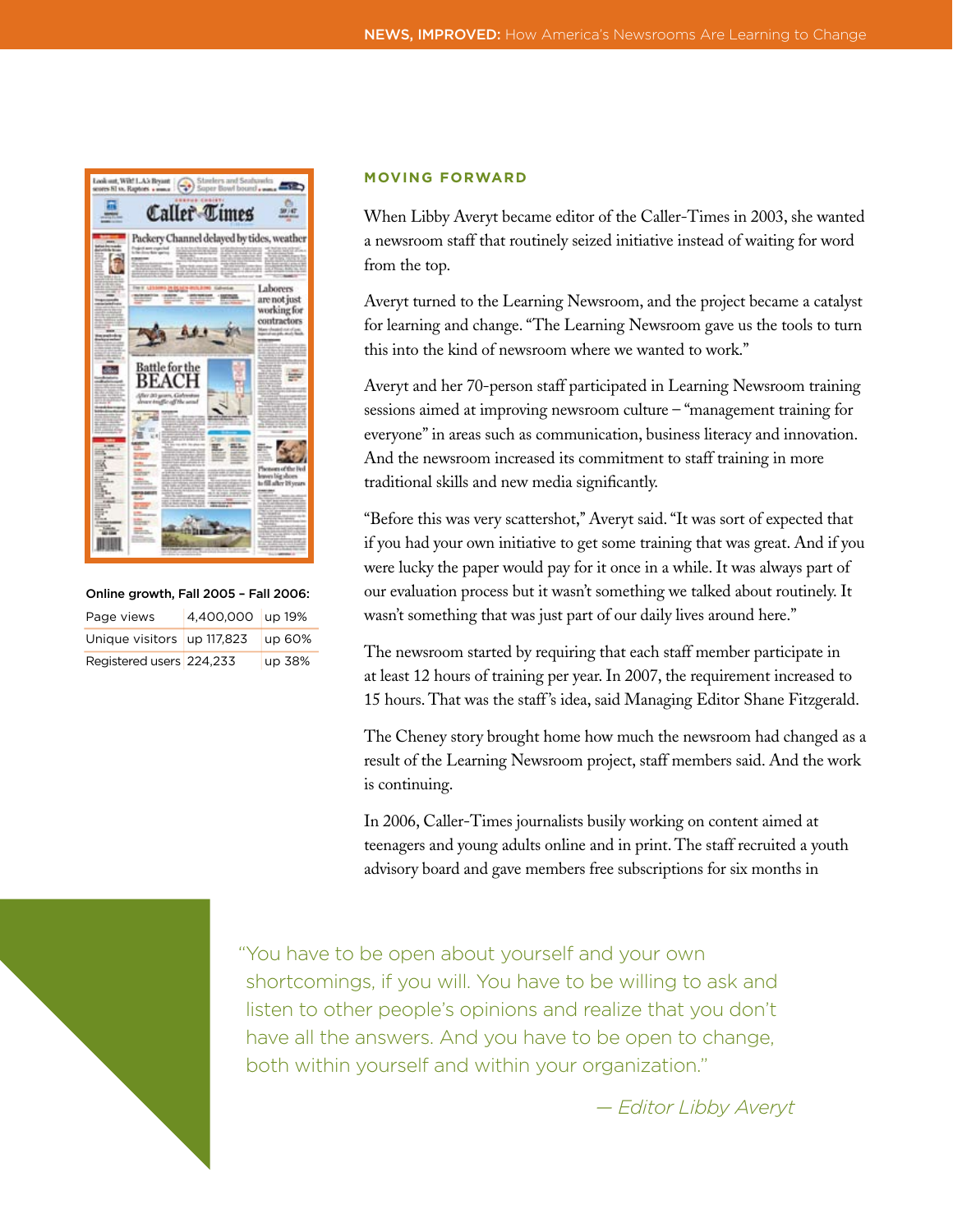exchange for critiquing the newspaper. "When you're in a newsroom you get tunnel vision," said Michelle Christenson Parker, a photographer and member of the staff committee. "We have to step out of ourselves and really find out what people are interested in instead of assuming we know. In the past it's been about us and not about them."

They also were hard at work on improving communications. A new system corrects errors online more quickly. Another encourages online editors to meet individually with reporters to establish online goals for each. Editors were trained on time management and how to have effective meetings. It really helped, Parker said, when staff members took the Myers-Briggs Type Inventory, which measures personality type, and posted their results. "Everybody doesn't talk about things the same way or like to be talked to in the same way. You start to realize why you have a hard time communicating with someone. We're not butting heads, we just have a different style of communication. It makes you think more about how you deliver messages and talk about things to have the most effective communication."

The change showed up in results of a culture survey of the staff – between 2004 and 2006, the newsroom moved away from defensive behaviors that are characteristic of the newspaper industry and became more constructive.

Averyt, who has worked at the newspaper for 20 years, said implementing change and increasing training have had their challenges. "There have been a few folks we've had to convince that this isn't just the latest fad."

 "You really do have to have the commitment, to be diligent about it … After you do it for several months, it takes on a life of its own. Now it's part of who we are."

Her advice to other editors: "You have to be open about yourself and your own shortcomings, if you will. You have to be willing to ask and listen to other people's opinions and realize that you don't have all the answers. And you have to be open to change, both within yourself and within your organization."

The bottom line? "A newsroom where the staff members are not growing … is a newsroom that is not going to go anywhere."

"More ideas are coming to the table. People are more interested and trying to get involved. We push people to get involved."

> *— Michelle Christenson Parker, staff photographer and a member of the newsroom staff committee*





TOP: Kimiko Fieg, designer, and James Sanchez, photo editor, discuss news coverage.

BOTTOM: Sunday Editor Jen Meehan at her work station.